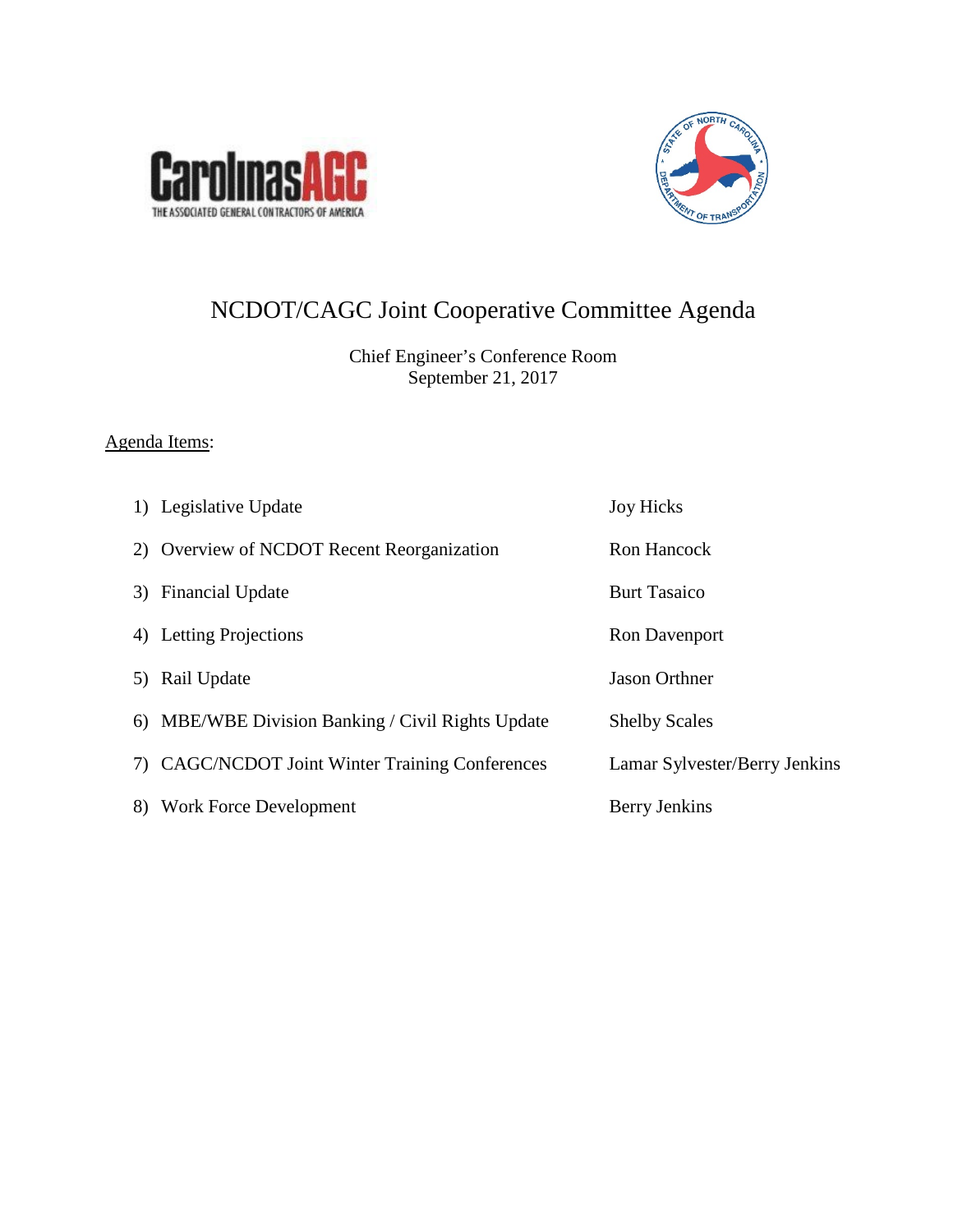

# STATE OF NORTH CAROLINA DEPARTMENT OF TRANSPORTATION

ROY COOPER JAMES H. TROGDON, III GOVERNOR SECRETARY SECRETARY **GOVERNOR** SECRETARY

September 26, 2017

| <b>MEMORANDUM TO:</b> | <b>AGC-DOT Joint Cooperative Committee Members</b> |
|-----------------------|----------------------------------------------------|
| FROM:                 | Ron Hancock, PE<br>Deputy Chief Engineer           |
| <b>SUBJECT:</b>       | September 21, 2017 Minutes                         |

The Joint Cooperative committee of the AGC – DOT met at 10:00 a.m. on September 21, 2017 in the Chief Engineer's Conference Room at the NCDOT Equipment and Maintenance Facility on Beryl Road in Raleigh.

*AGENDA AND DISCUSSION ITEMS*

## **Legislative Update 3 and 2 and 3 and 3 and 3 and 3 and 3 and 3 and 3 and 3 and 3 and 3 and 3 and 3 and 3 and 3 and 3 and 3 and 3 and 3 and 3 and 3 and 3 and 3 and 3 and 3 and 3 and 3 and 3 and 3 and 3 and 3 and 3 and 3 an**

Ms. Hicks stated that NCDOT had a successful session. Since then, there have been two special sessions and a third coming on October 4th for judicial redistricting and any vetos.

The interim committees are getting started. On October  $2<sup>nd</sup>$ , the House Select Committee on Strategic Transportation Planning and Long Term Funding Options will meet and then meet monthly. This is a visionary committee that will be hearing from Secretary Trogdon about funding for the future. They will also be looking at the future for other modes of transportation.

The Joint Legislative Transportation Oversight Committee for both the House and the Senate will meet on November  $9<sup>th</sup>$ . Topics will include DMV reform, division managed projects, cash management, project delivery and STIP updates. This committee will also meet monthly.

*Telephone:* (919) 707-6900 *Fax:* (919) 250-4127 *Customer Service:* 1-877-368-4968

*Website:* [www.ncdot.gov](http://www.ncdot.gov/)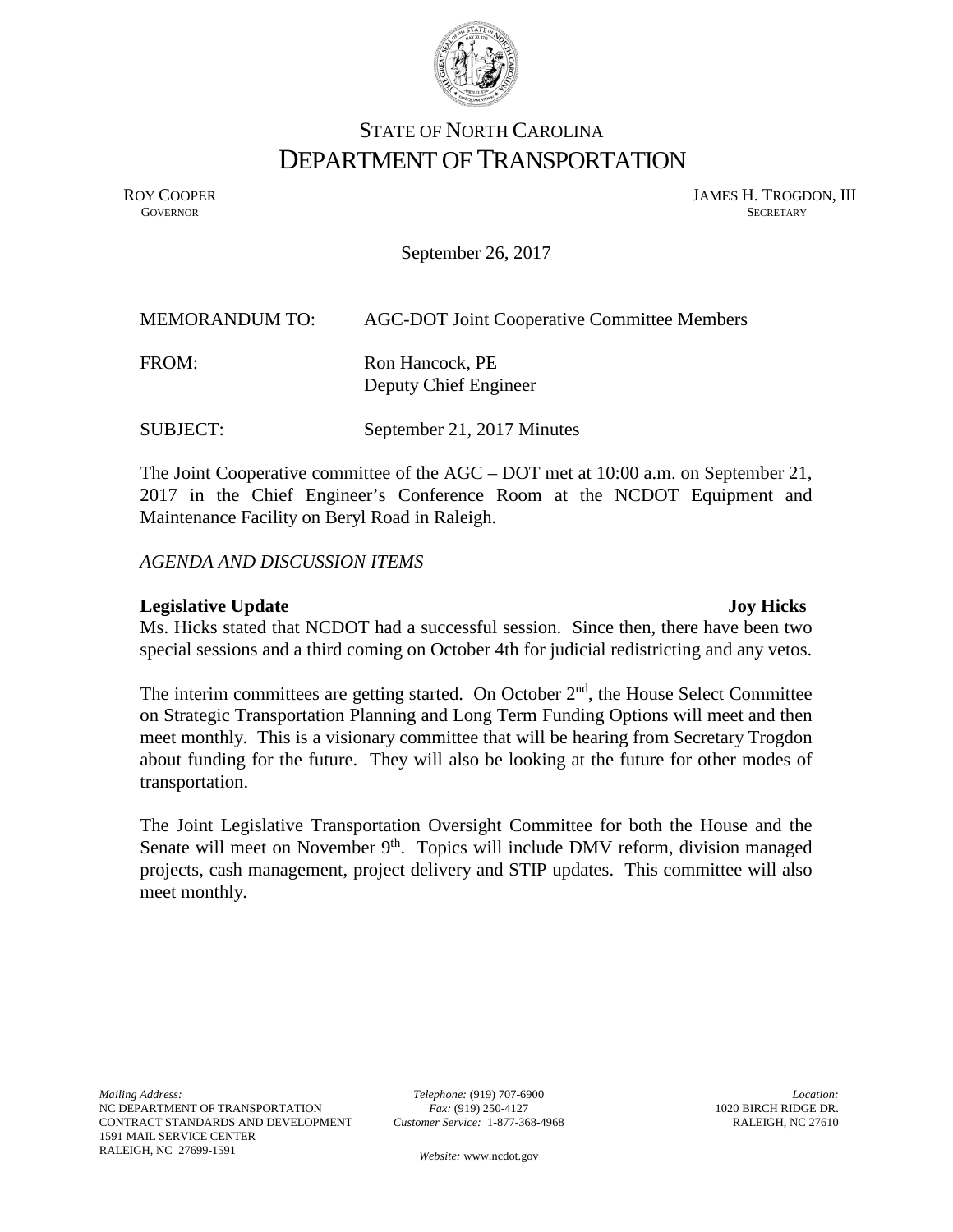## **Financial Update** *(handout)* **Burt Tasaico**

Mr. Tasaico stated that the current federal funding known as the FAST ACT will end at the end of the fiscal year, September  $30<sup>th</sup>$ . There currently is no discussion on another appropriations bill and we will most likely see a continuing resolution until mid-December. Fortunately for North Carolina, 75% of the revenue comes from the state and 25% from the federal government.

NCDOT in its federal funding received a distribution "bonus" of  $3.6\%$ . This is the  $7<sup>th</sup>$ highest return in the nation.

Mr. Tasaico stated that the Federal government is recognizing that the gas tax levels due to fuel consumption is leveling and in some instances decreasing due to alternative fuels.

Mr. Tasaico handed out an excerpt from Chief Financial Officer David Tyeryar's August 2017 Board of Transportation presentation. Mr. Tasaico stated that if the monthly cash balance exceeds \$1 billion that NCDOT has to report to the General Assembly. We have been doing such reporting for the past several years. The cash balance value between the Trust Fund and the Highway Trust Fund is \$ 2.1 billion as of June 2017. Secretary Trogdon wants to get this balance below \$1 billion by the fourth quarter of 2018, approximately 15 months away.

## **Overview of NCDOT Recent Reorganization Ron Hancock**

Mr. Hancock stated that NCDOT has a new Chief Engineer with Mike Holder's retirement, Mr. Tim Little. NCDOT also has two new positions, an Eastern Deputy Chief Engineer, Mr. John Rouse who has divisions 1-6  $\&$  8, and a Western Deputy Chief Engineer, Mr. Louis Mitchell who has divisions  $7 \& 9-14$ . The 14 division offices will report directly to these positions. Mr. Greg Perfetti and Mr. Hancock will continue in their roles as before. With the transfer of Mr. Little, Mr. Rouse and Mr. Mitchell from the divisions, there are now 3 new Division Engineers; Mr. Preston Hunter in Division 2, Mr. Ronnie Keeter in Division 4 and Mr. Scott Cole in Division 10.

Mr. Hancock stated that NCDOT has a new Technical Services Director, Mr. Chris Werner. Mr. Werner stated that he is trying to get his units to start looking at their policies and procedures to see what can be streamlined from preconstruction to construction. Mr. Werner also stated that a project review function has been set up via project meetings every month for large projects and every other month for smaller projects. At these meetings, there will be discussions to ensure that projects are not delayed or slowed down, and to gain more reliable project information and cash flow.

## **Letting Projections** *(handout)* **Ron Davenport**

Mr. Davenport provided a handout outlining the proposed Letting Projection Chart and the Let Summary Projections for the next 12 months (October 2017 through September 2018). In the next 12 months, \$3.5 billion in projects are currently scheduled including Design Build, TIP, TIP Bridge Replacement, Resurfacing and Division Let projects.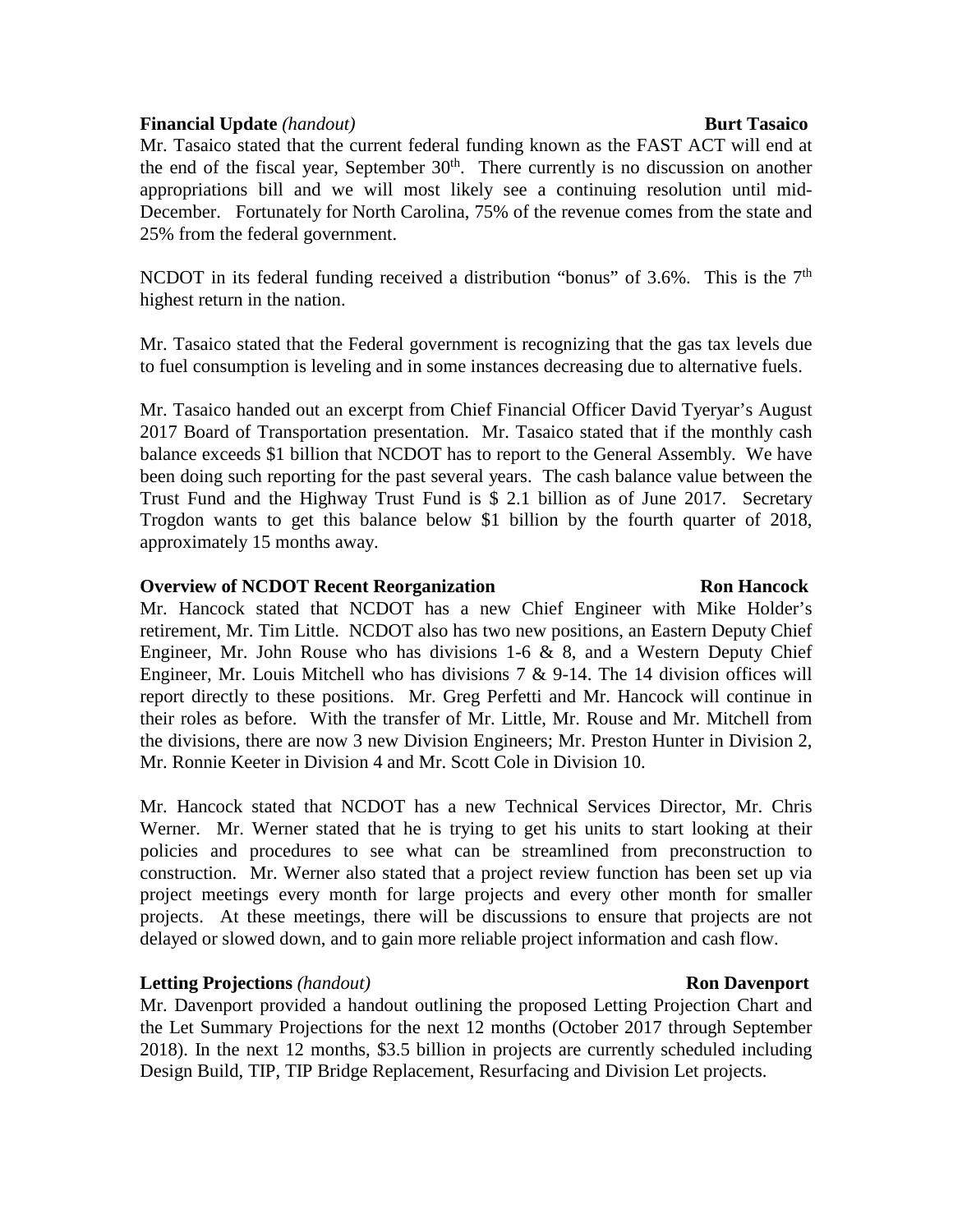Industry asked about the update on-line with the division projects. Mr. Hancock stated that the divisions update that information at the beginning of each month and it is uploaded to the internet on the  $15<sup>th</sup>$  of each month.

Mr. Davenport stated that months 13-24 were not being handed out because they are currently too fluid and he did not want to be misleading the industry. As the information is solidified, his office will send the graph to AGC.

Industry asked about permit acquisition on projects and if there were any issues there. Mr. Davenport stated that there appears to be little issues with getting the permits. Industry stated that the problems are not with permits but more with utility issues. They also mentioned that there are some SHPO issues due to the lack of staffing within that office. Mr. Chris Werner stated that NCDOT is working with the resource agencies to let them know what is coming and try to get them ahead of the curve. NCDOT is also trying to combine projects for review (i.e. endangered species) so the resource agency can look at an area vs project by project.

## **Rail Update** Jason Orthner

Mr. Orthner stated that there are no more PIP projects; however, there are rail opportunities. In the next 15 months, there will be between \$220 to \$230 million worth of railroad construction work. The Charlotte Gateway Project is scheduled to be let in February 2018 which includes work such as bridges, platforms, canopies, tracks and utilities.

The CCX Rocky Mount project is being administered by CSX valued at around \$150 million. There is also a separate project that will be advertised design bid build that is seven miles of double track on a mainline that includes five or six bridges for around 1,000 total feet of bridge work that will be let early next year as well.

Mr. Orthner stated that there are other smaller projects to be on the lookout for that will be let at the beginning of next year.

## **MBE/WBE Division Banking / Civil Rights Update Shelby Scales**

Ms. Scales introduced herself as the new Civil Rights Director and outlined her 90 day plan to focus on internal assessments and reorganization, as well as servicing internal and external customers. Ms. Scales stated that there is a backlog in DBE certifications and she is looking at technology to assist in efficiency via an online system much like Prequalification has.

Ms. Scales stated that her office has traditionally been focused on highways, but she has been directed to also work with the other modes of transportation. With this challenge she is looking to bring in consultants who have the expertise in these other modes.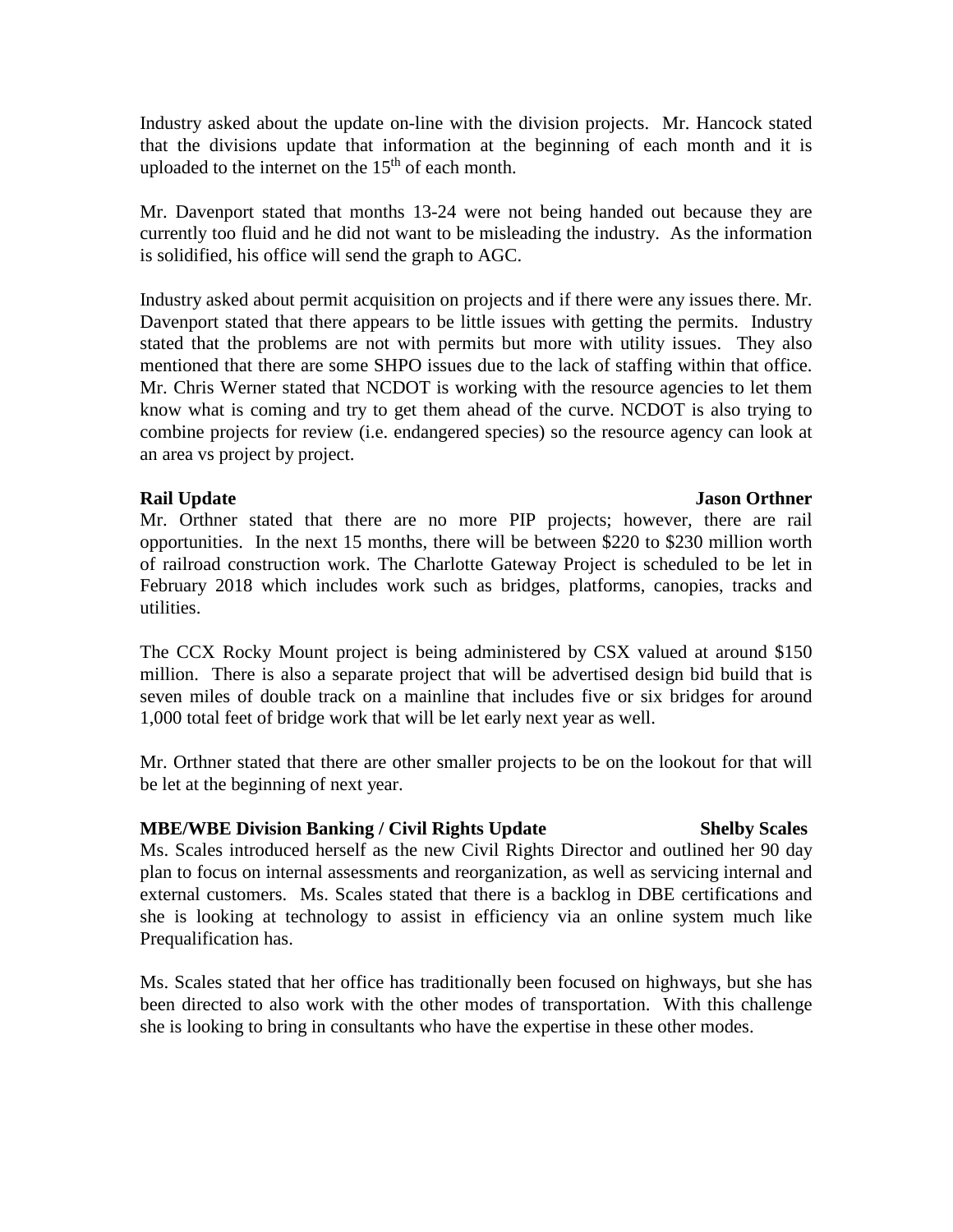The Business Opportunity and Workforce Development Section (BOWD) has been defunct the past few years and it is Ms. Scales intent to get what supportive services are needed up and running.

Ms. Scales mentioned that she recently lost her On the Job Training (OJT) manager and is currently interviewing for a new one as well as new OJT consultants. In addition, Ms. Scales is looking into the current OJT curriculum to see if any adjustments need to be made to meet the needs of the contractors.

As for the Division Let Banking, Ms. Scales recommended a sunset date for the pilot of December 31, 2017. Prior to that date, Ms. Scales recommended getting with a group made up of NCDOT personnel and AGC personnel to see how banking in general is doing to see if banking should be continued as a full program or discontinued. In addition, Ms. Scales wants to see how project goals are set and address replacement concerns.

**CAGC/NCDOT Joint Winter Training Lamar Sylvester/Berry Jenkins** Mr. Jenkins stated that they are working with NCDOT on a series of joint meetings focused on project delivery.

Mr. Sylvester stated that they are looking at tentative dates and locations as follows:

Atlantic Beach: February 21-22, 2018 at the Double Tree

Raleigh: March 26-27, 2018 at the North Raleigh Hilton. They are also looking at an earlier date of February 6-7, 2018.

Western: March 13-14, 2018. The normal location at the Renaissance is undergoing renovation of the conference spaces and will not be available. Mr. Sylvester stated that they are also looking at not only Asheville but Charlotte and Winston-Salem.

### **Work Force Development Community Community Community Berry Jenkins**

Mr. Jenkins stated that the AGC upon receiving legislative funding, is working with community colleges to enhance the image of careers in construction in order to get more young people interested. Mr. Jenkins stated that an RFP has been developed to advertise for a firm to assist in the endeavor.

A meeting is being help on September  $29<sup>th</sup>$  with workforce development personnel in the Triangle area to get ideas on how to approach the concept. AGC has also talked with Secretary Trogdon to see if NCDOT would be interested in further funding this endeavor.

Ms. Scales mentioned that the NCDOT Civil Rights unit also has an interest and perhaps they could collaborate with the resources they have.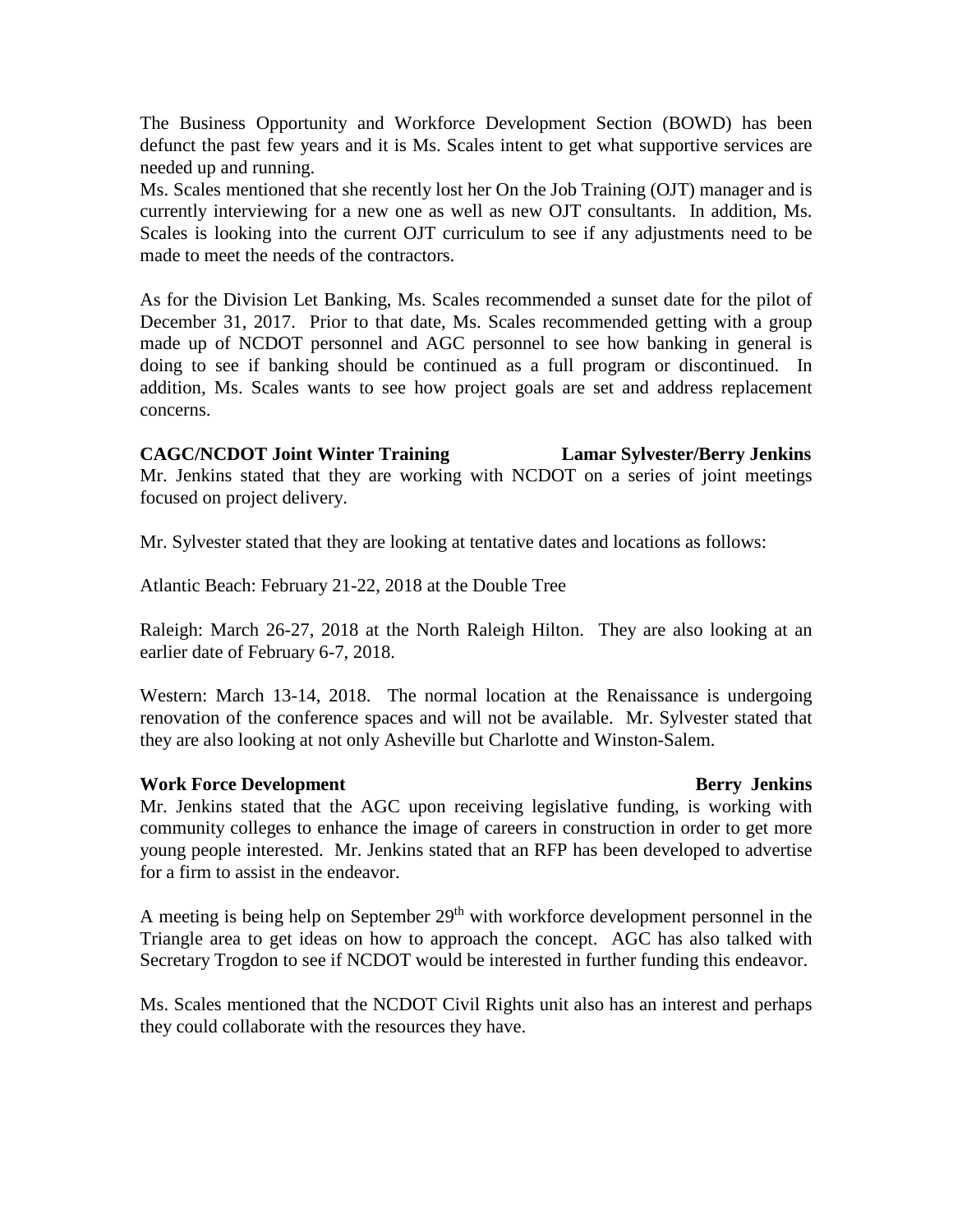# **Next Meeting Date**

The next meeting is scheduled for November 30, 2017 at 10:00 a.m. in the Chief Engineer's Conference Room at the NCDOT Equipment and Maintenance Facility on Beryl Road in Raleigh.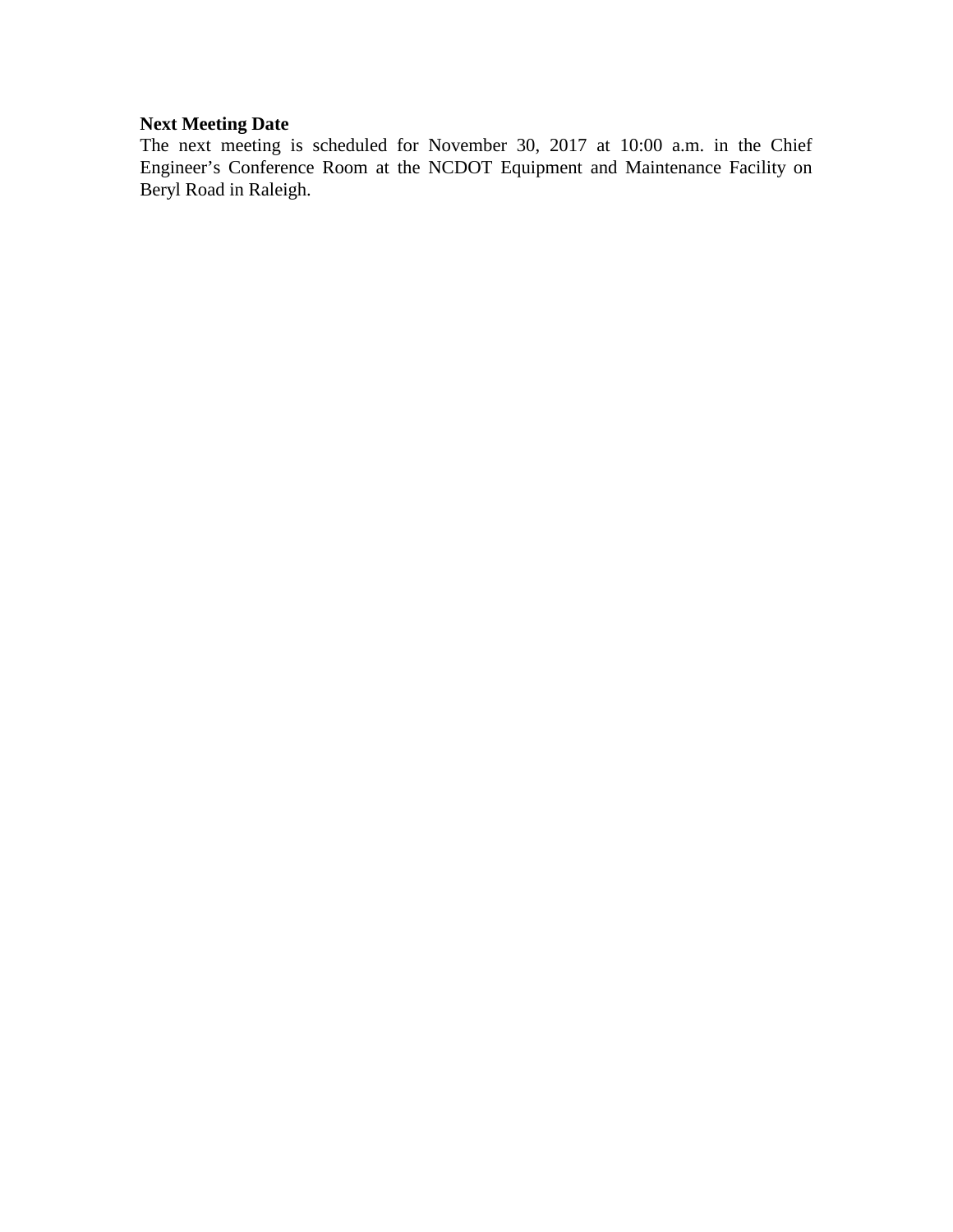

# **NORTH CAROLINA** Department of Transportation



# Financial Update (Excerpts) As of June 2017

David Tyeryar, Chief Financial Officer August 2, 2017

Monthly Report - www.ncdot.gov/about/board/bot/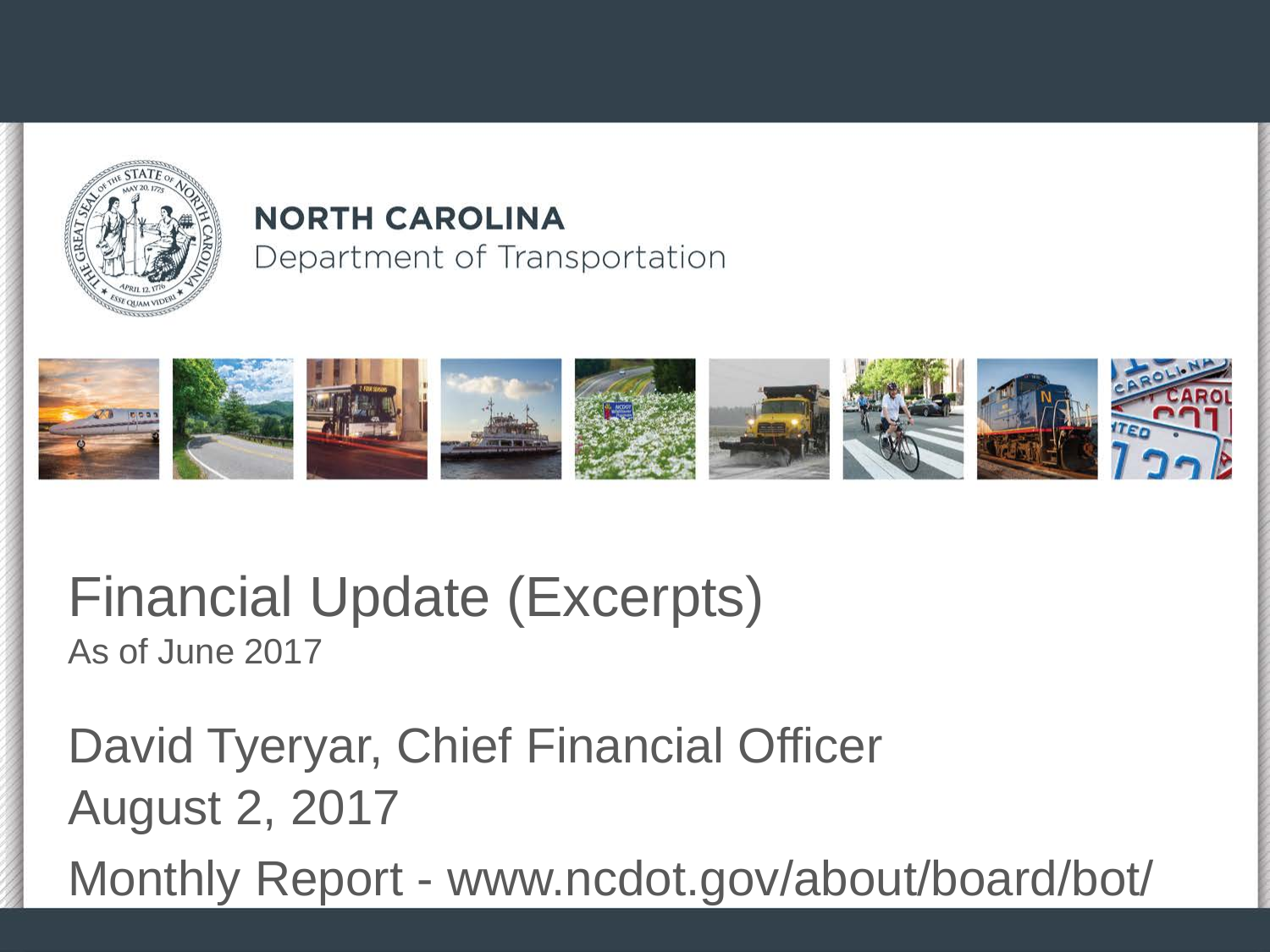# **Financial Update SFYTD 2017 as compared SFYTD 2016**

|                       | Month over Month |           |                           | <b>Year to Date</b> |               |          |               |      |
|-----------------------|------------------|-----------|---------------------------|---------------------|---------------|----------|---------------|------|
| Dollars in Millions   | June '17         | June $16$ |                           | June '17            |               | June '16 | \$ Change     |      |
|                       |                  |           |                           |                     |               |          |               |      |
| Collections           | \$<br>560        | \$<br>482 | $\boldsymbol{\mathsf{S}}$ | 5,549               | $\mathcal{S}$ | 5,052    | <b>S</b>      | 497  |
| Expenditures          | 577              | 481       |                           | 5,286               |               | 4,738    |               | 548  |
| Net Change            | \$<br>(17)       | \$<br>1   | $\boldsymbol{\mathsf{S}}$ | 263                 | $\mathcal{S}$ | 314      | $\mathcal{S}$ | (51) |
|                       |                  |           |                           | June '17            |               | June '16 |               |      |
| <b>Cash Balances:</b> |                  |           |                           |                     |               |          |               |      |
| <b>Trust Fund</b>     |                  |           | \$                        | 1,747               | $\mathcal{S}$ | 1,433    |               |      |
| Highway Fund*         |                  |           |                           | 348                 |               | 285      |               |      |
| Totals                |                  |           | \$                        | 2,095               | $\mathcal{S}$ | 1,717    |               |      |

\*Excludes bond proceeds held by Trustee & GARVEE Debt Service Reserve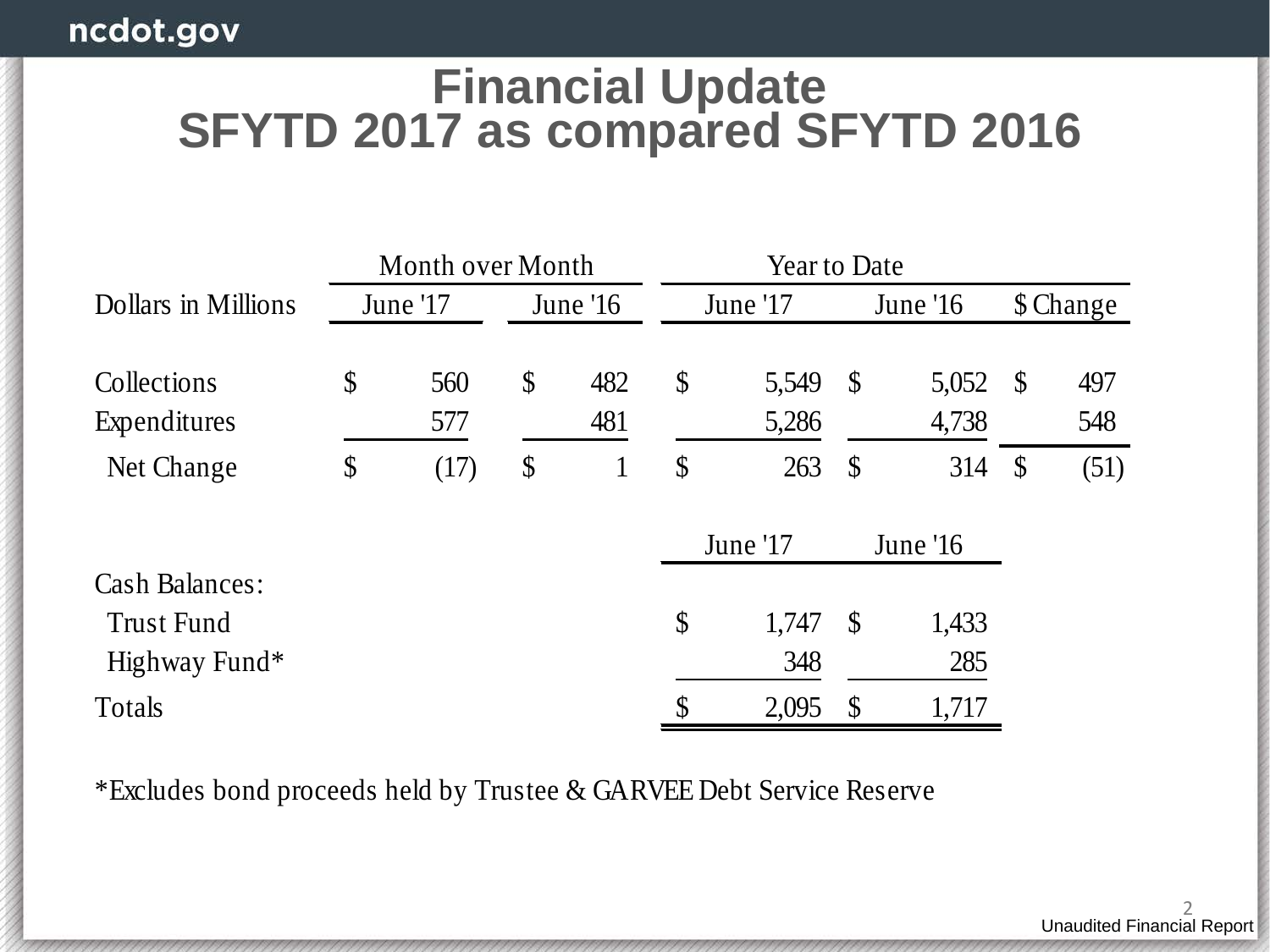# **Revenue Summary June 2017 (\$ in Millions)**

|                                                                                                                                                                                        |              |                                                   |          |                                                   | <b>Year Over Year</b> |                                                              |                                                                  |              |                                                 |                             |          | <b>SFY Budget</b>                                          |                                             |  |  |
|----------------------------------------------------------------------------------------------------------------------------------------------------------------------------------------|--------------|---------------------------------------------------|----------|---------------------------------------------------|-----------------------|--------------------------------------------------------------|------------------------------------------------------------------|--------------|-------------------------------------------------|-----------------------------|----------|------------------------------------------------------------|---------------------------------------------|--|--|
|                                                                                                                                                                                        | June<br>2017 |                                                   |          | June<br>2016                                      |                       | 2016-2017<br>Actual                                          | 2015-2016<br><b>Actual</b>                                       | \$           |                                                 | %                           |          | Annual<br><b>Budget</b>                                    | %                                           |  |  |
| <b>State &amp; Federal Collections:</b><br>Highway Fund*<br>Highway Trust Fund*<br><b>Total State Funds</b><br>Federal Funds/Participation<br><b>GARVEE Reimbusement/NCTA</b><br>Total |              | 187.3<br>138.1<br>325.5<br>207.4<br>26.9<br>559.7 | \$<br>\$ | 186.4<br>133.3<br>319.6<br>133.0<br>29.0<br>481.6 | Ś.<br>\$              | 2,132.1<br>1,497.8<br>3,629.8<br>1,269.0<br>650.2<br>5,549.0 | \$2,047.4<br>1,424.2<br>3,471.6<br>1,216.5<br>363.9<br>\$5,052.0 | \$<br>\$     | 84.6<br>73.6<br>158.2<br>52.4<br>286.3<br>497.0 | 4%<br>5%<br>5%<br>4%<br>10% | \$<br>\$ | 2,048.7<br>1,371.3<br>3,420.0<br>1,257.7<br>N/A<br>4,677.7 | 104%<br>109%<br>106%<br>101%<br>N/A<br>119% |  |  |
|                                                                                                                                                                                        |              |                                                   |          |                                                   |                       |                                                              |                                                                  |              |                                                 |                             |          |                                                            |                                             |  |  |
|                                                                                                                                                                                        |              |                                                   |          |                                                   |                       |                                                              | <b>Year Over Year</b>                                            |              |                                                 |                             |          | <b>SFY Budget</b>                                          |                                             |  |  |
| * Memo                                                                                                                                                                                 |              | June<br>2017                                      |          | June<br>2016                                      |                       | 2016-2017<br>Actual                                          | 2015-2016<br><b>Actual</b>                                       |              | \$                                              | %                           |          | Annual<br><b>Budget</b>                                    | %                                           |  |  |
|                                                                                                                                                                                        |              |                                                   |          |                                                   |                       |                                                              |                                                                  |              |                                                 |                             |          |                                                            |                                             |  |  |
| <b>Highway Fund &amp; Trust Fund Details</b>                                                                                                                                           |              |                                                   |          |                                                   |                       |                                                              |                                                                  |              |                                                 |                             |          |                                                            |                                             |  |  |
| <b>Motor Fuel Taxes</b>                                                                                                                                                                | \$           | 170.3                                             | \$       | 170.7                                             | Ś.                    | 1,911.8                                                      | \$1,923.4                                                        | $\mathsf{S}$ | (11.6)                                          | $-1%$                       | \$       | 1,782.8                                                    | 107%                                        |  |  |
| Highway Use Tax                                                                                                                                                                        |              | 73.1                                              |          | 70.4                                              |                       | 784.0                                                        | 729.1                                                            |              | 54.9                                            | 8%                          |          | 706.6                                                      | 111%                                        |  |  |
| DMV/Other Revenue                                                                                                                                                                      |              | 77.9                                              |          | 76.4                                              |                       | 914.4                                                        | 807.8                                                            |              | 106.5                                           | 13%                         |          | 927.6                                                      | 99%                                         |  |  |
| Investment Income                                                                                                                                                                      |              | 4.1                                               |          | 2.2                                               |                       | 19.6                                                         | 11.2                                                             |              | 8.4                                             | 75%                         |          | 3.0                                                        | N/A                                         |  |  |
| <b>Total</b>                                                                                                                                                                           | \$           | 325.5                                             | \$       | 319.6                                             | \$                    | 3,629.8                                                      | \$3,471.6                                                        | Ś.           | 158.2                                           | 5%                          | \$       | 3,420.0                                                    | 106%                                        |  |  |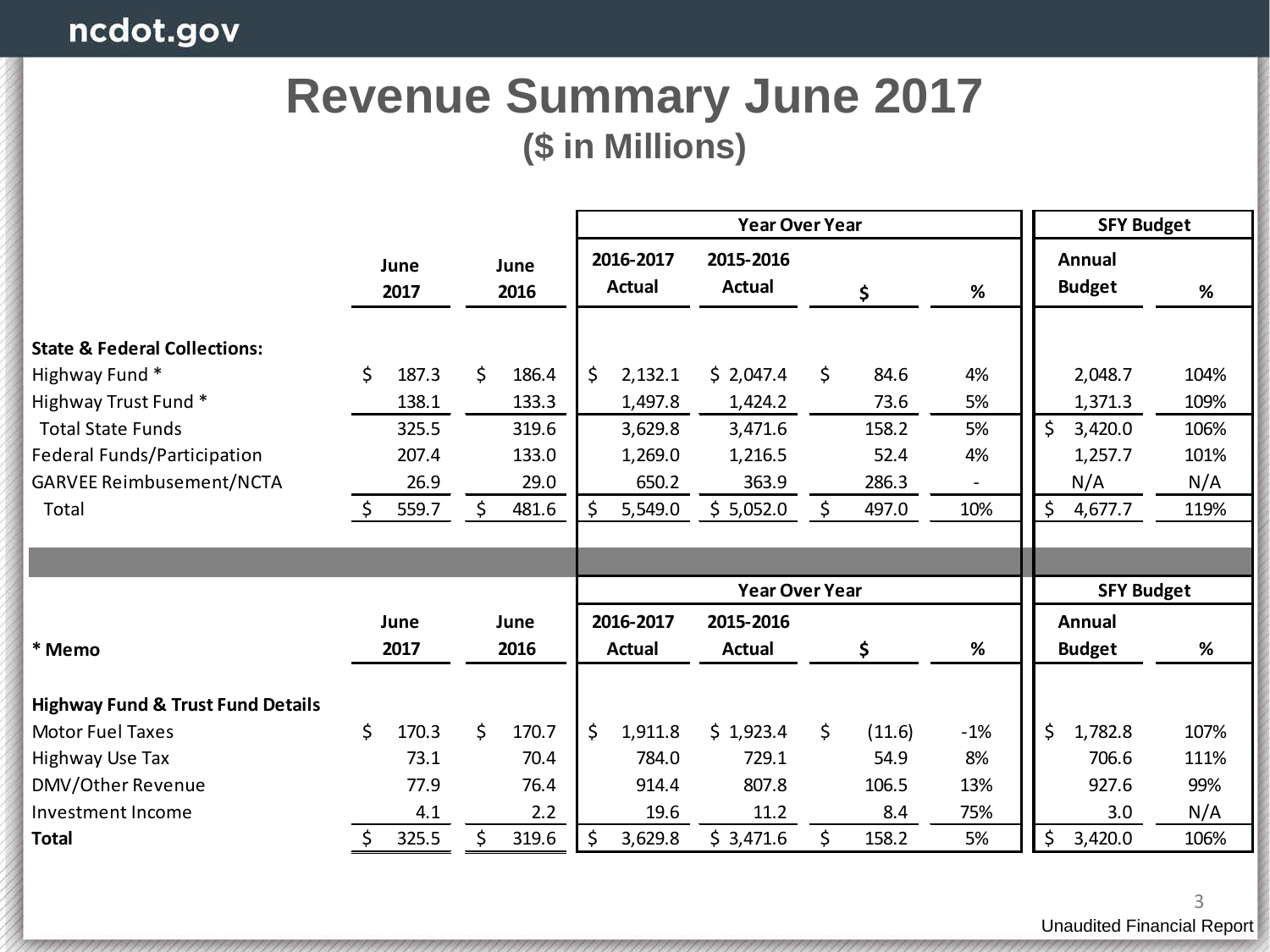# ncdot.gov

# **Expenditure Summary June 2017 (\$ in millions)**

|                                             |    |         |     |         |                     | <b>Year Over Year</b> |    |        | <b>SFY Annual Budget</b> |                            |      |
|---------------------------------------------|----|---------|-----|---------|---------------------|-----------------------|----|--------|--------------------------|----------------------------|------|
|                                             |    | June-17 |     | June-16 | 2016-2017<br>Actual | 2015-2016<br>Actual   |    |        | %                        | 2016-2017<br><b>Budget</b> | %    |
| <b>State &amp; Federal Funded Programs:</b> |    |         |     |         |                     |                       |    |        |                          |                            |      |
| lConstruction                               | \$ | 262.3   | \$. | 201.6   | \$2,351.1           | \$2,024.7             | \$ | 326.4  | 16%                      | \$2,304.7                  | 102% |
| l Maintenance                               |    | 138.2   |     | 138.7   | 1,322.5             | 1,251.1               |    | 71.4   | 6%                       | 1,293.0                    | 102% |
| Public Transportation                       |    | 4.8     |     | 4.6     | 113.6               | 119.5                 |    | (5.9)  | $-5%$                    | 126.9                      | 90%  |
| <b>Other Modal/Other Programs</b>           |    | 29.7    |     | 15.7    | 164.3               | 140.6                 |    | 23.7   | 17%                      | 231.9                      | 71%  |
| Administration                              |    | 94.0    |     | 94.6    | 272.7               | 293.0                 |    | (20.3) | <b>NA</b>                | 316.9                      | 86%  |
| <b>Municipal Aid</b>                        |    |         |     | -       | 147.2               | 147.8                 |    | (0.6)  | 0%                       | 147.5                      | 100% |
| Transfers to Other Agencies                 |    | 3.8     |     | 3.9     | 45.6                | 45.5                  |    | 0.1    | <b>NA</b>                | 47.3                       | 96%  |
| <b>Total Expenditures</b>                   | Ś  | 532.8   | Ś.  | 459.1   | \$4,417.0           | \$4,022.2             | Ś. | 394.8  | 10%                      | \$4,468.2                  | 99%  |
| GARVEE/NCTA/Special Iniatives               | Ś  | 44.1    | \$  | 22.0    | \$<br>868.8         | \$<br>715.7           | \$ | 153.1  |                          | 209.5                      |      |
| Total                                       | \$ | 576.9   | \$  | 481.0   | \$5,285.8           | \$4,737.9             | \$ | 547.9  |                          | 4,677.7                    |      |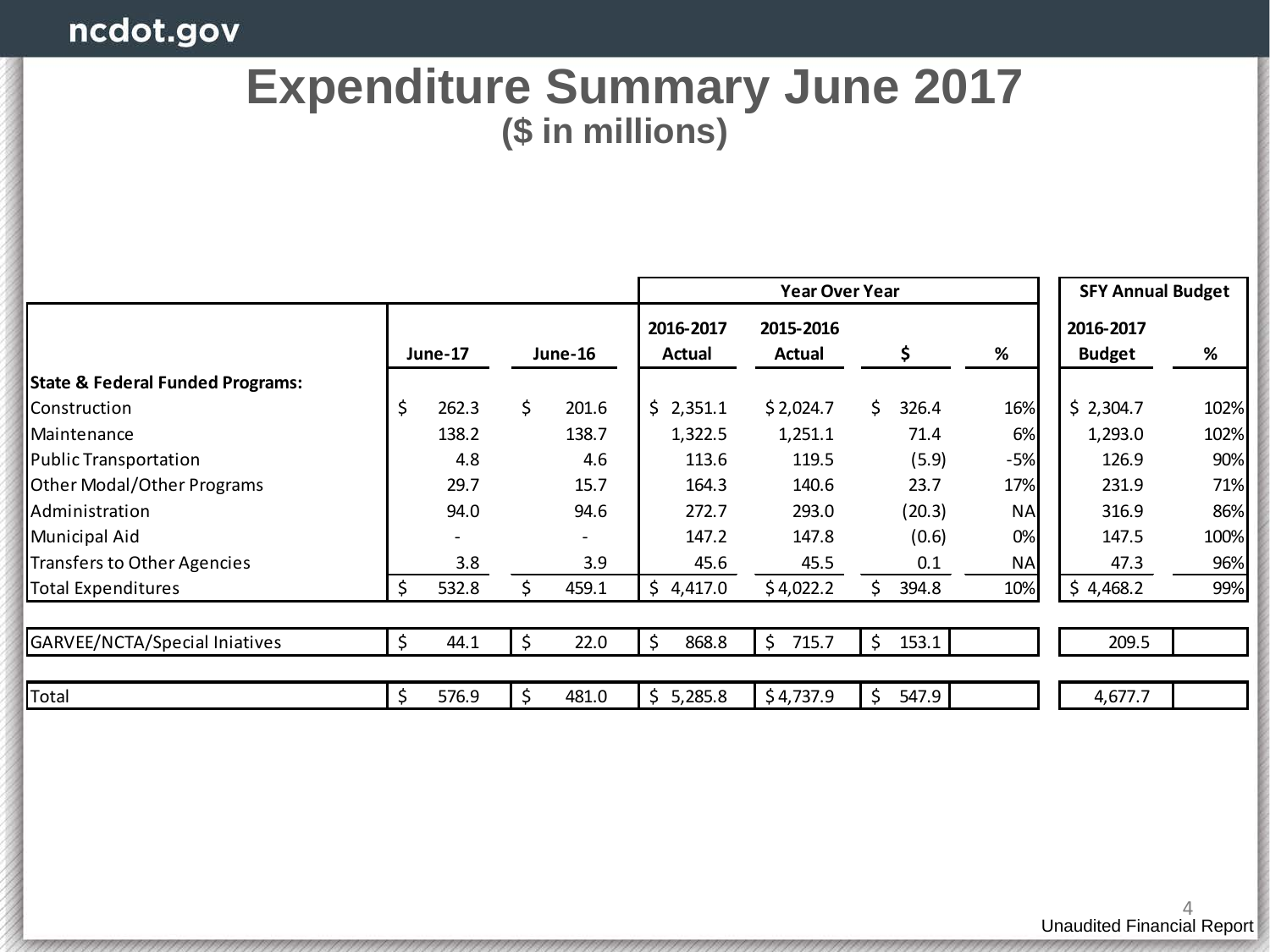

Notes: Project number breakdown for Resurfacing not provided. Information not available for August or September for Division Let projects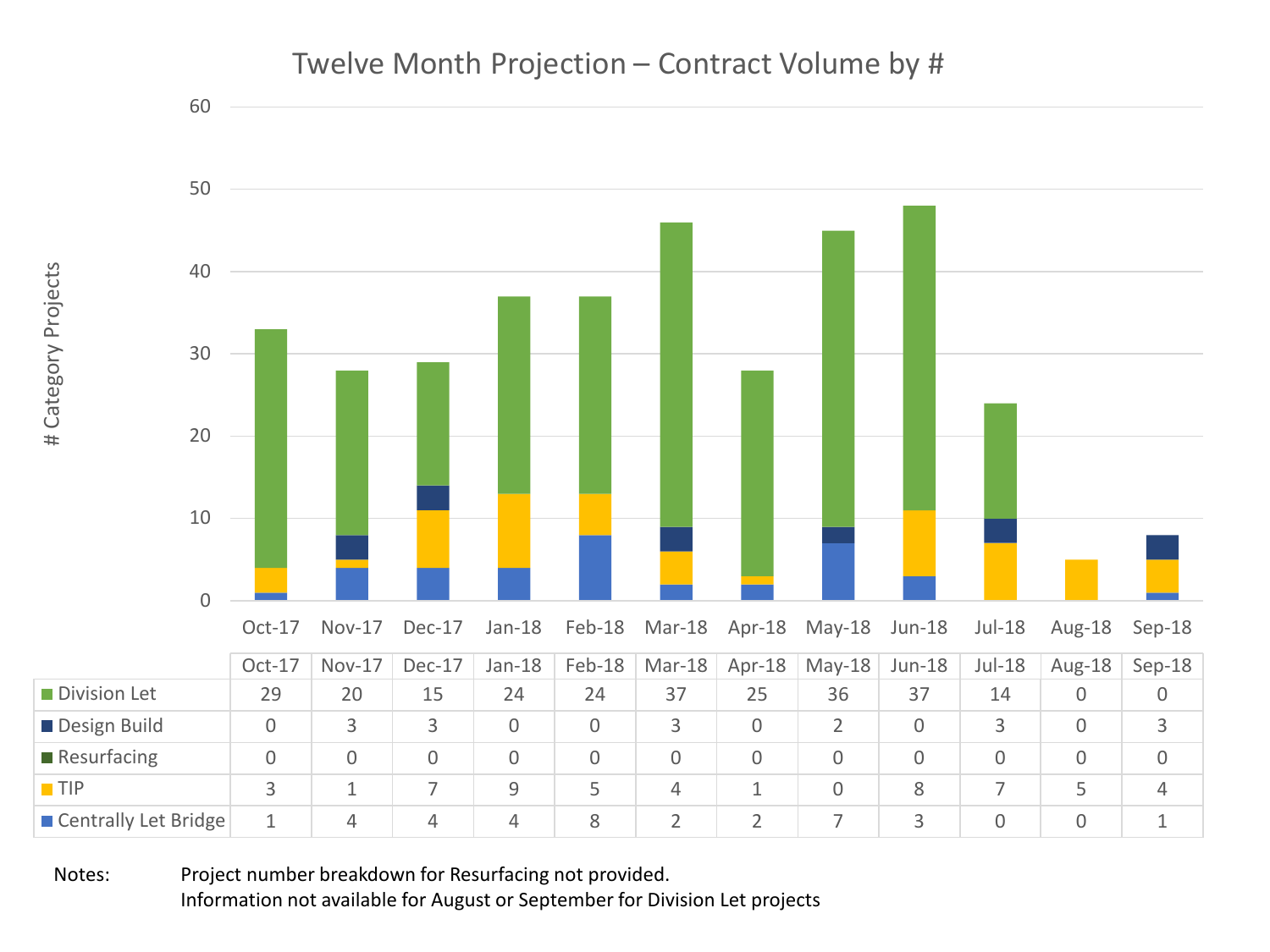

# Twelve Month Projection – Contract Value by \$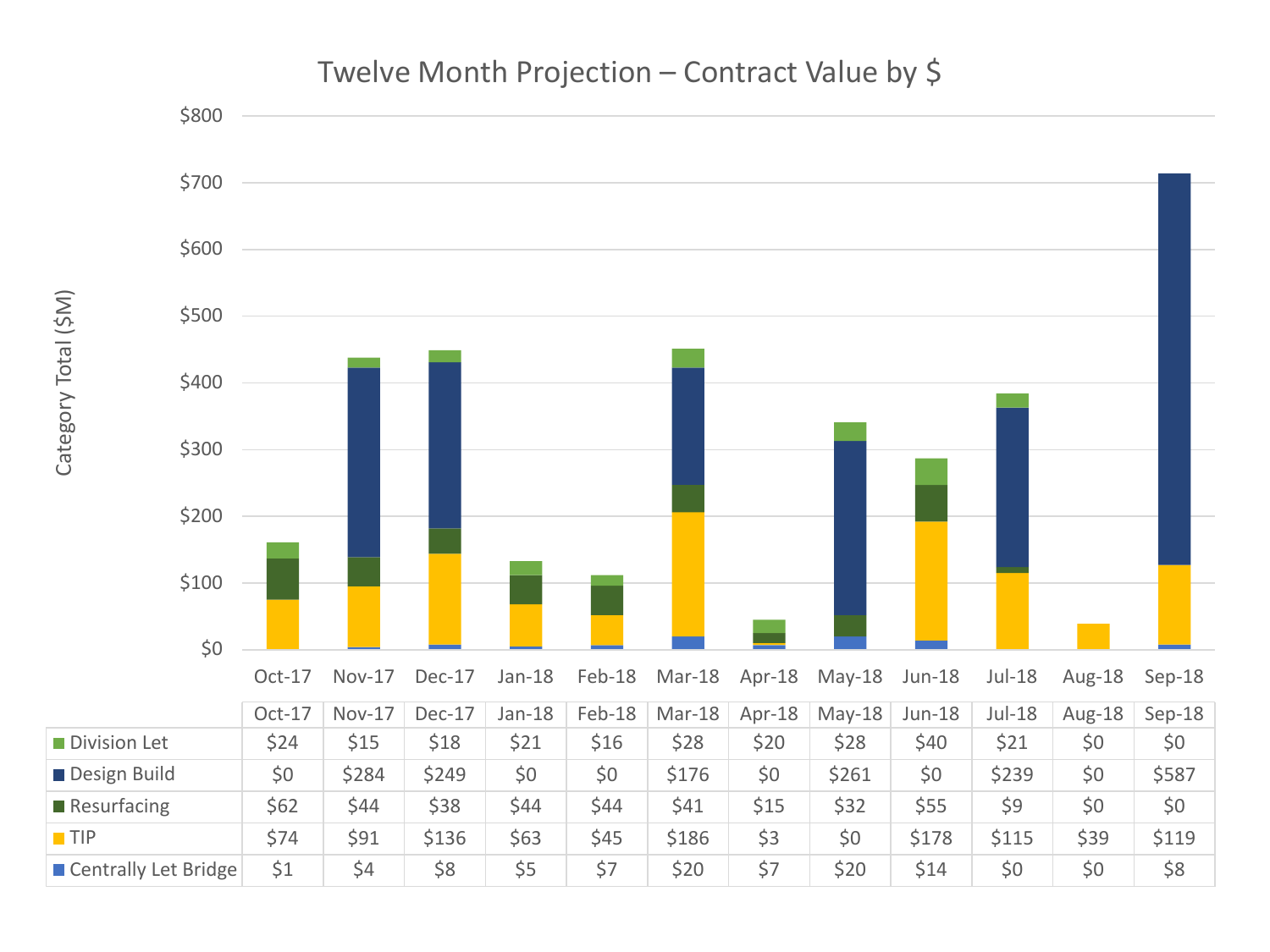|                    |                    |          |             |                        |                        |                | MAJOR PROJECTS > \$20 MILLION SCHEDULED FOR October 2017 To September 2019                                                                                       |                        |
|--------------------|--------------------|----------|-------------|------------------------|------------------------|----------------|------------------------------------------------------------------------------------------------------------------------------------------------------------------|------------------------|
| <b>LET DATE</b>    | <b>Contract ID</b> | TIP#     | WBS#        | FA#                    | <b>County</b>          |                | <b>DIV</b> Description                                                                                                                                           | <b>Latest Estimate</b> |
| 10/17/2017 C203979 |                    | U-2579C  | 34839.3.GV6 | NHP-0918(062)          | <b>FORSYTH</b>         | 9              | WINSTON-SALEM NORTHERN BELTWAY (EASTERN SECTION)<br>FROM US 311 TO US 158 * SEE R-2247 FOR PLANNING DOCUMENT                                                     | \$61,400,000           |
| $11/21/2017$ #     |                    | R-4467   | 35748.3.2   | #                      | PERQUIMAN: 1           |                | US 17 BUS/NC 37 FROM EAST OF PERQUIMANS RIVER BRIDGE TO<br>NC 37 IN HERTFORD. REPLACE BRIDGE 710008.                                                             | \$48,300,000           |
| 11/21/2017         |                    | U-2519AA | 34817.3.3   | #                      | <b>ROBESON</b>         |                | FAYETTEVILLE - OUTER LOOP FROM 1-95 TO SOUTH OF SR 1118<br>(PARKTON ROAD) IN ROBESON COUNTY * PLANNING DOCUMENT<br>6 FOR U-2519 INCLUDES X-0002B & X-0002C *     | \$50,700,000           |
| 11/21/2017 C204043 |                    | U-2519AB | 34817.3.4   | NHP-1118(11)           | <b>CUMBERLAN 6</b>     |                | FAYETTEVILLE - OUTER LOOP FROM SOUTH OF SR 1118<br>(PARKTON ROAD) TO SOUTH OF SR 1003 (CAMDEN ROAD) *<br>PLANNING DOCUMENT FOR U-2519 INCLUDES X-0002B & X-0002C | \$185,000,000          |
| 11/21/2017 C203980 |                    | U-4751   | 40191.3.2   | #                      | NEW HANOV <sub>3</sub> |                | SR 1409 (MILITARY CUTOFF ROAD EXTENSION) TO US 17 IN<br>WILMINGTON * PLANNING DOCUMENT FOR U-4751 INCLUDES R-<br>$3300*$                                         | \$90,800,000           |
| 12/19/2017 C203970 |                    | $1-5507$ | 43609.3.2   | #                      | MECKLENBU 10 4714AB)   |                | I-485 FROM I-77 TO US 74 (INDEPENDENCE BOULEVARD); SR 1009<br>(JOHN STREET-OLD MONROE ROAD) (COMB W/R-211EC and U-                                               | \$212,000,000          |
| 12/19/2017 C204014 |                    | R-5703   | 46375.3.1   | #                      | <b>LENOIR</b>          | $\overline{2}$ | NC 148 (HARVEY PARKWAY), FROM NC 58 TO NC 11 CONSTRUCT<br>MULTI-LANE FACILITY ON NEW LOCATION.                                                                   | \$86,500,000           |
| 2/20/2018 C204058  |                    | P-5705BA | 44475.3.2   | #                      | MECKLENBU 10           |                | CHARLOTTE GATEWAY STATION - TRACK, STRUCTURE and<br>SIGNALS (STI)                                                                                                | \$57,500,000           |
| 2/20/2018 C204069  |                    | $I-5506$ | 43608.3.3   | NHPP-040-7(154)28 WAKE |                        | 5              | 1-40 AND SR 1002 (AVIATION PARKWAY) INTERCHANGE                                                                                                                  | \$21,400,000           |
| $3/20/2018$ #      |                    | U-2579E  | 34839.3.8   | #                      | <b>FORSYTH</b>         | 9              | WINSTON - SALEM NORTHERN BELTWAY (EASTERN SECTION)<br>FROM SR 2211 (BAUX MOUNTAIN ROAD) TO NC 8 * SEE R-2247<br>FOR PLANNING DOCUMENT *                          | \$48,500,000           |
| 3/20/2018          |                    | U-2579F  | 34839.3.9   | #                      | <b>FORSYTH</b>         | 9              | WINSTON-SALEM - NORTHERN BELTWAY (EASTERN SECTION)<br>FROM NC 8 TO EAST OF US 52 * SEE R-2247 FOR PLANNING<br>DOCUMENT <sup>*</sup>                              | \$38,500,000           |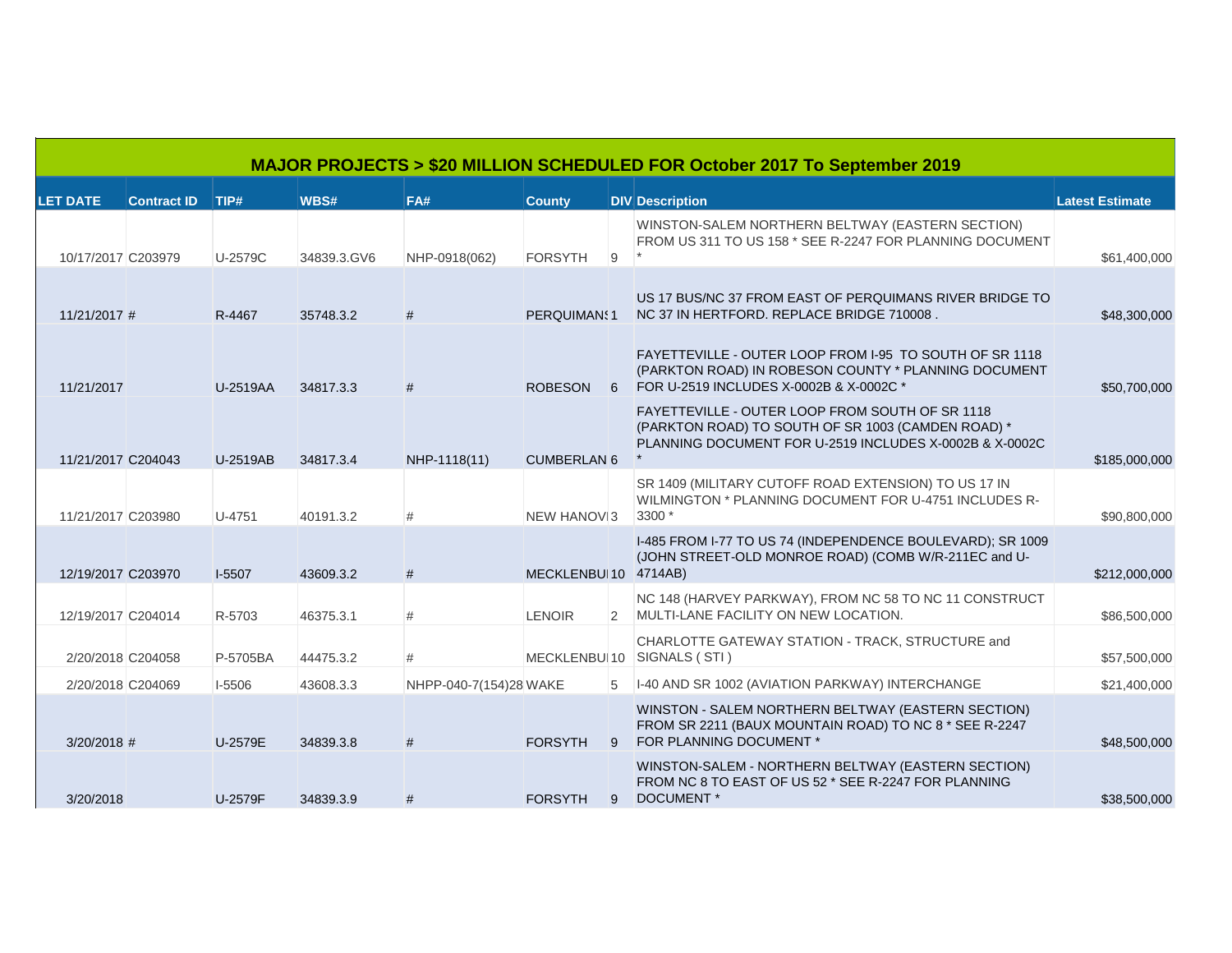| 3/20/2018 C204088 | U-2579D         | 34839.3.7   | NHP-0074(011)   | <b>FORSYTH</b>     | 9              | WINSTON-SALEM - NORTHERN BELTWAY (EASTERN SECTION)<br>FROM US 311 TO SR 2211 (BAUX MOUNTAIN ROAD) * SEE R-2247<br>FOR PLANNING DOCUMENT *                                                       | \$88,500,000  |
|-------------------|-----------------|-------------|-----------------|--------------------|----------------|-------------------------------------------------------------------------------------------------------------------------------------------------------------------------------------------------|---------------|
| $3/21/2018$ #     | U-2525C         | 34821.3.7   | #               | <b>GUILFORD</b>    | $\overline{7}$ | GREENSBORO EASTERN LOOP FROM US 29 NORTH OF<br>GREENSBORO TO SR 2303 (LAWNDALE DRIVE)                                                                                                           | \$161,000,000 |
| 5/15/2018         | $I-5111$        | 42346.3.1   | #               | <b>WAKE</b>        |                | I-40 FROM I-440 / US 64 (EXIT 301) TO NC 42 (EXIT 312) I-5111<br>INCLUDES A, BA, BB - SEE 42346.3.1 FOR FUNDING AND<br>5 SCHEDULES                                                              | \$222,000,000 |
| 5/15/2018         | $I-4739$        | 36595.3.1   | #               | JOHNSTON 4         |                | I-40 AT SR 1525 (CORNWALLIS ROAD INTERCHANGE) IN THE<br>VICINITY OF NC 42 *PROGRAMMED FOR PLANNING AND<br>ENVIRONMENTAL STUDYONLY - IN PROGRESS*                                                | \$39,100,000  |
| 6/19/2018         | U-2412A         | 34802.3.3   | STP-4121(3)     | <b>GUILFORD</b>    | $\overline{7}$ | GREENSBORO/HIGH POINT - SR 1486-SR 4121<br>(GREENSBORO/HIGH POINT ROAD)FROM PROPOSED US 311<br>BYPASS TO WEST OF SR 1480 (VICKREY CHAPEL ROAD)                                                  | \$51,900,000  |
| 6/19/2018         | R-5021          | 41582.3.1   | STP-0211(021)   | <b>BRUNSWICK 3</b> |                | NC 211 FROM SR 1500 (MIDWAY ROAD) TO NC 87                                                                                                                                                      | \$80,700,000  |
| 7/17/2018         | U-4437          | 35868.3.3   | #               | <b>WAKE</b>        |                | RALEIGH - NC 54 (HILLSBOROUGH STREET) AND SR 1664-3074<br>(BLUE RIDGE ROAD) IN VICINITY OF NC RAILROAD (CSX<br>5 TRANSPORTATION AND NORFOLK SOUTHERN) IN RALEIGH                                | \$20,300,000  |
| 7/17/2018         | U-2719          | 35869.3.1   | IMSNHS-0440(10) | <b>WAKE</b>        | 5 <sup>5</sup> | RALEIGH - I-440 / US 1, SOUTH OF SR 1313 (WALNUT STREET)<br>TONORTH OF SR 1728 (WADE AVENUE) IN RALEIGH. WIDEN<br>FROM FOURTO SIX LANES AND IMPROVE STORAGE AT LAKE<br>BOONE TRAIL INTERCHANGE. | \$105,200,000 |
| 7/17/2018         | <b>R-2247EB</b> | 34409.3.17  | #               | <b>FORSYTH</b>     |                | WINSTON-SALEM NORTHERN BELTWAY INTERCHANGE @ US 52 *<br>9 PLANNING DOCUMENT INCLUDES U-2579 *                                                                                                   | \$113,000,000 |
| 7/17/2018         | R-2814C         | 34506.3.12  | STP-0401(249)   | <b>WAKE</b>        | 5              | US 401 FROM NC 96 TO SR 1103 (FLAT ROCK CHURCH<br>ROAD/CLIFTONPOND ROAD) WIDEN TO MULTI-LANES, SOME<br><b>NEW LOCATION</b>                                                                      | \$27,000,000  |
| 7/17/2018         | U-4405          | 39049.3.1   | STPDA-0401(230) | CUMBERLAN 6        |                | FAYETTEVILLE - US 401 (RAEFORD RD) FROM WEST OF<br>HAMPTON OAKS DRIVE TO EAST OF FAIRWAY DRIVE IN<br><b>FAYETTEVILLE</b>                                                                        | \$48,400,000  |
| 9/18/2018         | R-2576          | 34470.3.GV3 | #               | <b>CURRITUCK 1</b> |                | MID-CURRITUCK BRIDGE, FROM COINJOCK TO COROLLA NCTA<br>Project                                                                                                                                  | \$383,281,000 |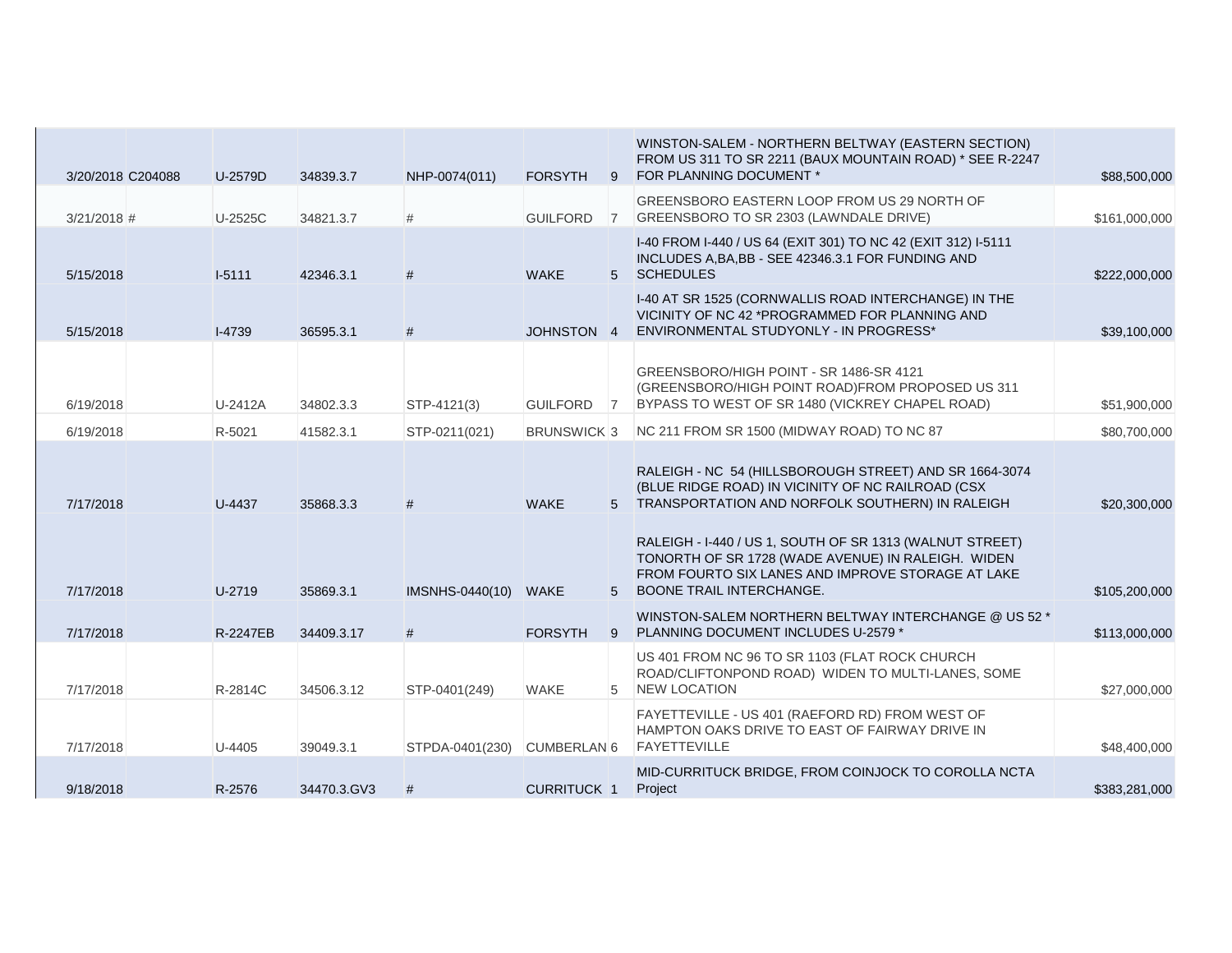|           |          |            |                                        |                |                | STATESVILLE - I-40/I-77 INTERCHANGE; I-40 FROM SR 2003                                                                                                                            |                 |
|-----------|----------|------------|----------------------------------------|----------------|----------------|-----------------------------------------------------------------------------------------------------------------------------------------------------------------------------------|-----------------|
| 9/18/2018 | I-3819B  | 34192.2.3  | #                                      | <b>IREDELL</b> |                | (INDIAN RIDGE ROAD) TO SR 2158 (OLD MOCKSVILLE RD); I-77<br>12 FROM SR2171 (JANE SOWERS ROAD) TO SR 2321 (E BROAD ST)                                                             | \$203,500,000   |
| 9/18/2018 | U-2519BA | 34817.3.14 | #                                      | <b>ROBESON</b> |                | FAYETTEVILLE - OUTER LOOP FROM SOUTH OF SR 1003<br>(CAMDEN ROAD) TO SOUTH OF SR 1104 (STRICKLAND BRIDGE<br>ROAD) * PLANNING DOCUMENT FOR U-2519 INCLUDES X-0002B &<br>6 X-0002C * | \$67,900,000    |
| 9/18/2018 | U-2519BB | 34817.3.15 | NHF-0100(025)                          | <b>ROBESON</b> | 6              | FAYETTEVILLE - OUTER LOOP FROM SOUTH OF SR 1104<br>(STRICKLANDBRIDGE ROAD) TO SOUTH OF US 401 * PLANNING<br>DOCUMENT FOR U-2519 INCLUDES X-0002B & X-0002C *                      | \$31,700,000    |
| 3/19/2019 | R-2530B  | 34446.3.4  | #                                      | <b>STANLY</b>  |                | NC 24 - 27 FROM BIRD ROAD IN ALBEMARLE TO WEST OF THE<br>PEE DEE RIVER * PLANNING DOCUMENT FOR R-2527 INCLUDES R-<br>10 2530B & B-4974 *                                          | \$48,100,000    |
| 6/18/2019 | I-4700A  | 36030.3.3  | NHPP-026-1(198)3 BUNCOMBE 13 (EXIT 37) |                |                | I-26 FROM NC 280 (EXIT 40) TO NC 146 - LONG SHOALS ROAD                                                                                                                           | \$58,100,000    |
| 6/18/2019 | I-4700B  | 36030.3.4  |                                        |                |                | NHPP-026-1(199)6 BUNCOMBE 13   I-26 FROM NC 146 - LONG SHOALS ROAD (EXIT 37) TO I-40                                                                                              | \$108,100,000   |
| 6/18/2019 | I-4400C  | 34232.3.5  |                                        |                |                | NHPP-026-1(200)13 HENDERSON 14   -26 FROM US 25 BUSINESS (EXIT 44) TO NC 280 (EXIT 40)                                                                                            | \$84,600,000    |
| 7/16/2019 | R-2307B  | 37944.3.4  | STP-0150(036)                          | <b>IREDELL</b> |                | NC 150 from SR 1902 (Harvel Road) in Catawba County to I-77in Iredell<br>12 County (Combined w/ I-5717)                                                                           | \$106,800,000   |
| 9/17/2019 | U-3467   | 39019.3.1  | #                                      | <b>UNION</b>   |                | NC 84 FROM NC 16 TO SR 1008 (WAXHAW - INDIAN TRAIL ROAD)<br>10 INWESLEY CHAPEL                                                                                                    | \$31,000,000    |
| 9/17/2019 | I-5700   | 50118.3.1  | #                                      | <b>WAKE</b>    | 5              | 1-40 SR 3015 (AIRPORT BOULEVARD) REVISE INTERCHANGE AND<br>CONSTRUCT AUXILIARY LANE ON 1-40 WESTBOUND FROM SR<br>3015 (AIRPORT BOULEVARD) TO I-540.                               | \$33,300,000    |
| 9/17/2019 | R-1015   | 34360.3.4  | NHF-0070(                              | <b>CRAVEN</b>  | $\overline{2}$ | US 70 (HAVELOCK BYPASS) FROM NORTH OF PINE GROVE TO<br>NORTH OF CARTERET COUNTY LINE                                                                                              | \$164,200,000   |
| 9/17/2019 | R-2915E  | 34518.3.8  | STP-0221(45)                           | <b>ASHE</b>    |                | 11 US 221 FROM US 221 BYP TO US 221 BUS/NC 88 IN JEFFERSON                                                                                                                        | \$21,200,000    |
| 9/17/2019 | U-5026   | 44033.3.3  | #                                      | <b>NASH</b>    | $\overline{4}$ | ROCKY MOUNT - I-95 AT SR 1770 (SUNSET AVENUE)                                                                                                                                     | \$46,400,000    |
| 9/25/2019 | W-5600   | 50056.3.1  | HSIP-0070(163)                         | JOHNSTON 4     |                | US 70 BUSINESS TO NEUSE RIVER BRIDGE, CONVERT TO<br>FREEWAY WITH INTERCHANGES AT SR 1501 (SWIFT CREEK<br>ROAD) AND SR 1919 (WILSON'S MILLS ROAD)                                  | \$26,008,000    |
|           |          |            |                                        |                |                | October 2017 To September 2019 TOTAL COST ESTIMATE FOR PROJECTS > \$20 MIL                                                                                                        | \$3,271,889,000 |